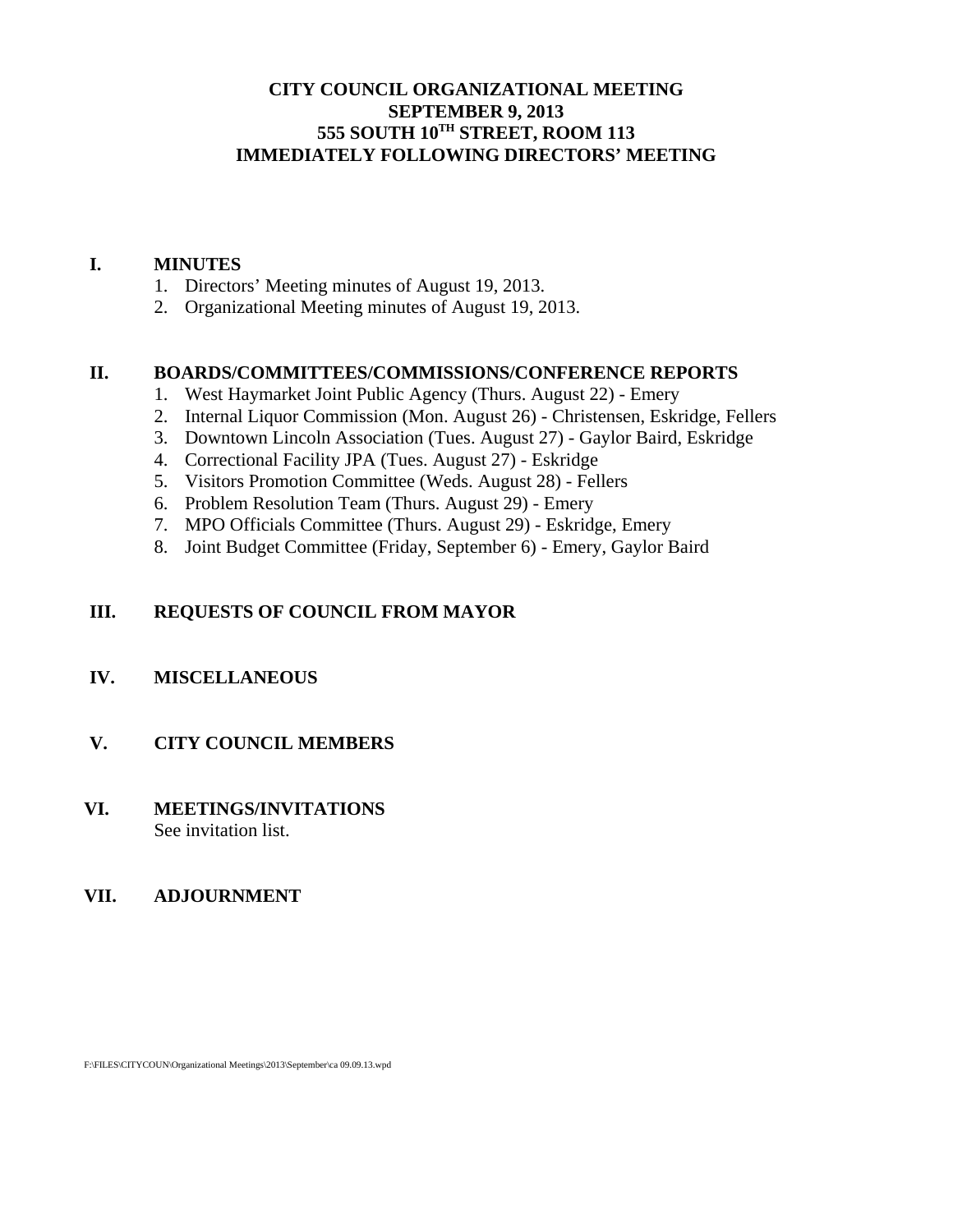### **MINUTES CITY COUNCIL ORGANIZATIONAL MEETING SEPTEMBER 9, 2013**

**Present:** Carl Eskridge, Chair; Doug Emery, Vice Chair; Leirion Gaylor Baird; Trent Fellers; Jonathan Cook; Roy Christensen; and Jon Camp

### **Others:** Rick Hoppe, Chief of Staff

Chair Eskridge opened the meeting at 2:25 p.m. and announced the location of the Open Meetings Act.

### **I. MINUTES**

- 1. Directors' Meeting minutes of August 19, 2013.
- 2. Organizational Meeting minutes of August 19, 2013.

The above minutes distributed to Council. With no corrections placed on file in the Council Office.

# **II. BOARDS/COMMITTEES/COMMISSIONS/CONFERENCE REPORTS**

### **1. West Haymarket Joint Public Agency (Thurs. August 22) - Emery**

Emery reported last week's meeting canceled. Will meet again on September 19<sup>th</sup>.

### **2. Internal Liquor Commission (Mon. August 26) - Christensen, Eskridge, Fellers**

Eskridge stated the ILC decided this year instead of a bar walk will have a tailgate walk. Council, and others, invited to join the ILC in the tailgate walk, scheduled for the fall. We received a report from the Lincoln and University Police, plus newspaper articles illustrated what it's like in our city on game day. Estimate 20,000 people in bars and tailgating at parking lots and facilities, who never go to the stadium. Doesn't seem to be a lot of controls on what happens in those locations.

He added there is a practical issue for these events in the West Haymarket area, not only tailgating but different activities. Also, a safety issue of people safely crossing  $10<sup>th</sup>$  Street to the stadium.

The Commission heard from Cornhusker Place Detox. They continue to see alarming trends, such as a person with blood alcohol content of .411. Will continue working together. The Commission thinking of possibly enlarging the ILC with representatives from some off sale retail locations.

Camp said Cornhusker Detox made a recommendation on the increase in bars and drinking areas. Eskridge replied it was a suggestion to look at the number of facilities we have, possibly at some elimination. The discussion may be brought to Council.

Cook stated Pascale of the Lincoln Journal Star is doing a follow up on our 2:00 a.m. bar closing time. Three years later, on positive or negative effects. He added not being on the ILC don't know if members of the ILC also contacted. Camp said part of the justification of the bar times was doing the mandatory training. Cook agreed, adding the training was implemented. Emery stated since this didn't go into effect until the end of May, maybe too early to tell.

## **3. Downtown Lincoln Association (Tues. August 27) - Gaylor Baird, Eskridge**

Gaylor Baird stated the DLA received a presentation, with this company changing their logo. The City's, Chamber of Commerce, etc. logo being updated. Changing all material within a few weeks.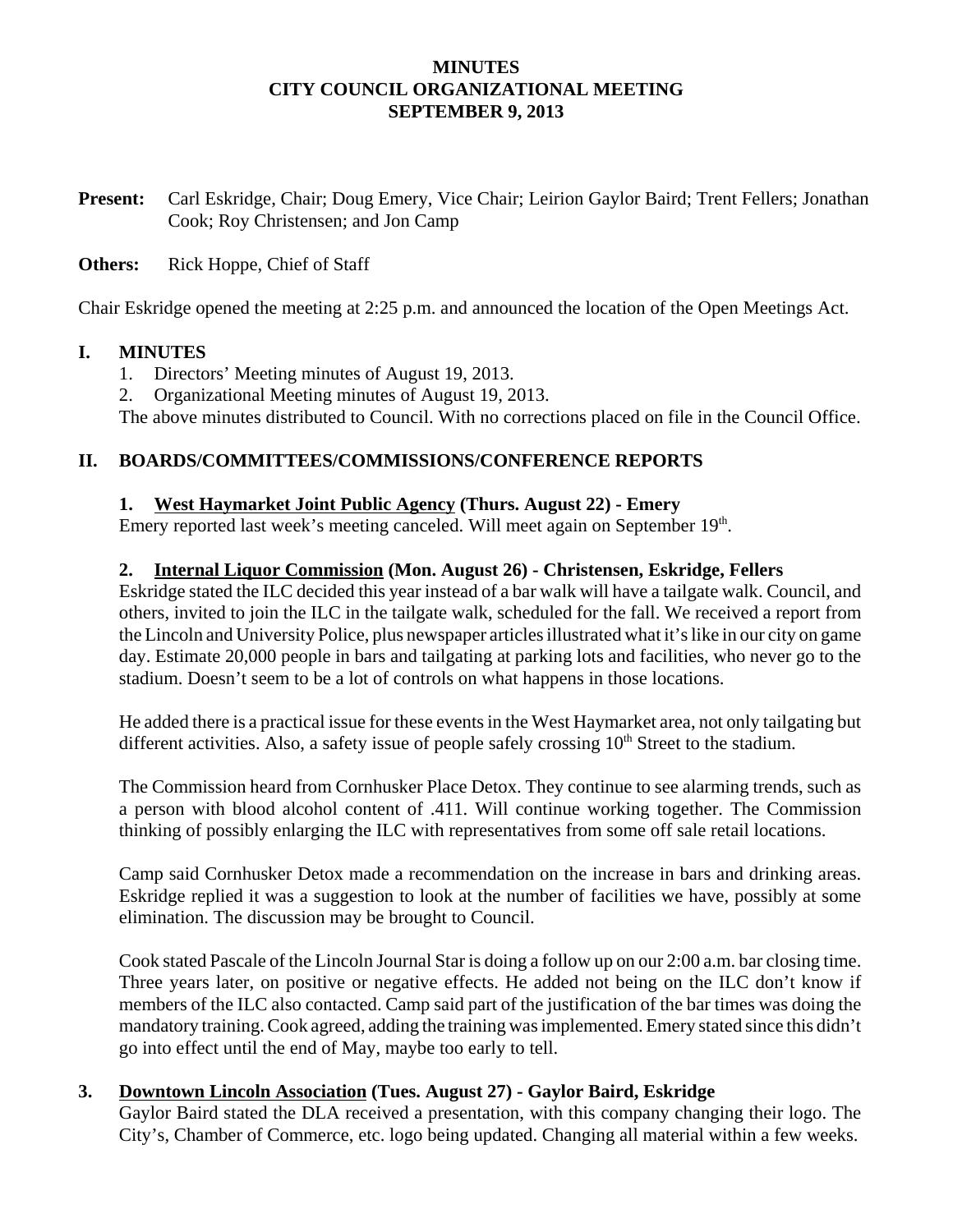Gaylor Baird added they discussed a maintenance bid expansion for the West Haymarket. The Advisory Board continues to meet refining boundaries. The next step is going to the Planning Commission, and then before Council to adopt recommendations for the bid. There will be notifications to the affected business owners, and others. Will hold a hearing and then decide on whether or not to create. Do believe the process will be December. The West Haymarket maintenance services are being contracted on a temporary basis during the next three months. They will make sure the area stays clean. Emery added the three month contract approved at the last JPA meeting.

Camp asked who pays, the JPA? Emery thought since the City Council voted, it would be an agreement the City would pay until the actual year end contract, and then part of an overall contract of the West Haymarket JPA.

# **4. Correctional Facility JPA (Tues. August 27) - Eskridge**

Eskridge stated the new jail now has tenants, and inmates being moved from the current jail.

## **5. Visitors Promotion Committee (Weds. August 28) - Fellers**

Fellers the VPC met and discussed additional paving for parking lots at Pioneer Park. Also approved \$103,000 for obtaining irrigation for some parking lots near Pinewood Bowl, mostly along the border of the park. The reason for irrigating is the number of vehicles might kill the grass.

## **6. MPO Officials Committee (Thurs. August 29) - Eskridge, Emery**

Eskridge stated the MPO Committee met with County Commission members, Department of Roads officials, and the Mayor. Discussion on road projects planned, which involve federal funds.

# **8. Joint Budget Committee (Friday, September 6) - Emery, Gaylor Baird**

Gaylor Baird stated Boesch brought up discussion on a credit union, which she is trying to establish, to target low income individuals and help eliminate pay day lenders. This would fill a gap in the service provision as they would serve low income specifically at this time. Boesch outlined the low income credit union is not composed like other credit unions, and purposely target clients which other credit unions are hesitate to serve. Could open January 1<sup>st</sup>.

Gaylor Baird added Boesch also talked about screening specialists which they've added to the County budget, for the Juvenile Justice Program. This position had served in a different department. Responsible for transition of people from the Juvenile Justice System to Work Well positions. Also looking at forming a committee to examine a trauma council for veterans.

She stated when the Keno fund was set up decided when at \$1 million saved we would evaluate the agreements where we invest money. Discussed working with the Health Endowment. Emery added when there were payouts 60% was paid out and 40% saved. The savings accumulated until \$1 million and we had a project. When we got to a million the decision made that there was no project jumping off the scale and we would continue to save and try to go to \$1.5 million. The question is, how does this money get invested? Now in time CD's, etc., which earn very little. There will probably be information Confer and Eagan will bring forward. Legislation which would allow us to utilize something similar which may help the endowment. We went to the Community Health Endowment who didn't want to take over, and invest our money. We will probably bring forward an idea of setting something similar up and utilizing the money. We also invested at a higher rate.

Camp asked for a little elaboration on the proposed credit union, the tax payer basis? Gaylor Baird didn't know the specific low income designations. Camp asked if part of the purpose is to go against the Cash Advance establishments? Emery commented the idea is to try and find something to allow those in need not to have to go and pay up to 400% interest. This is not new to the nation. Most non